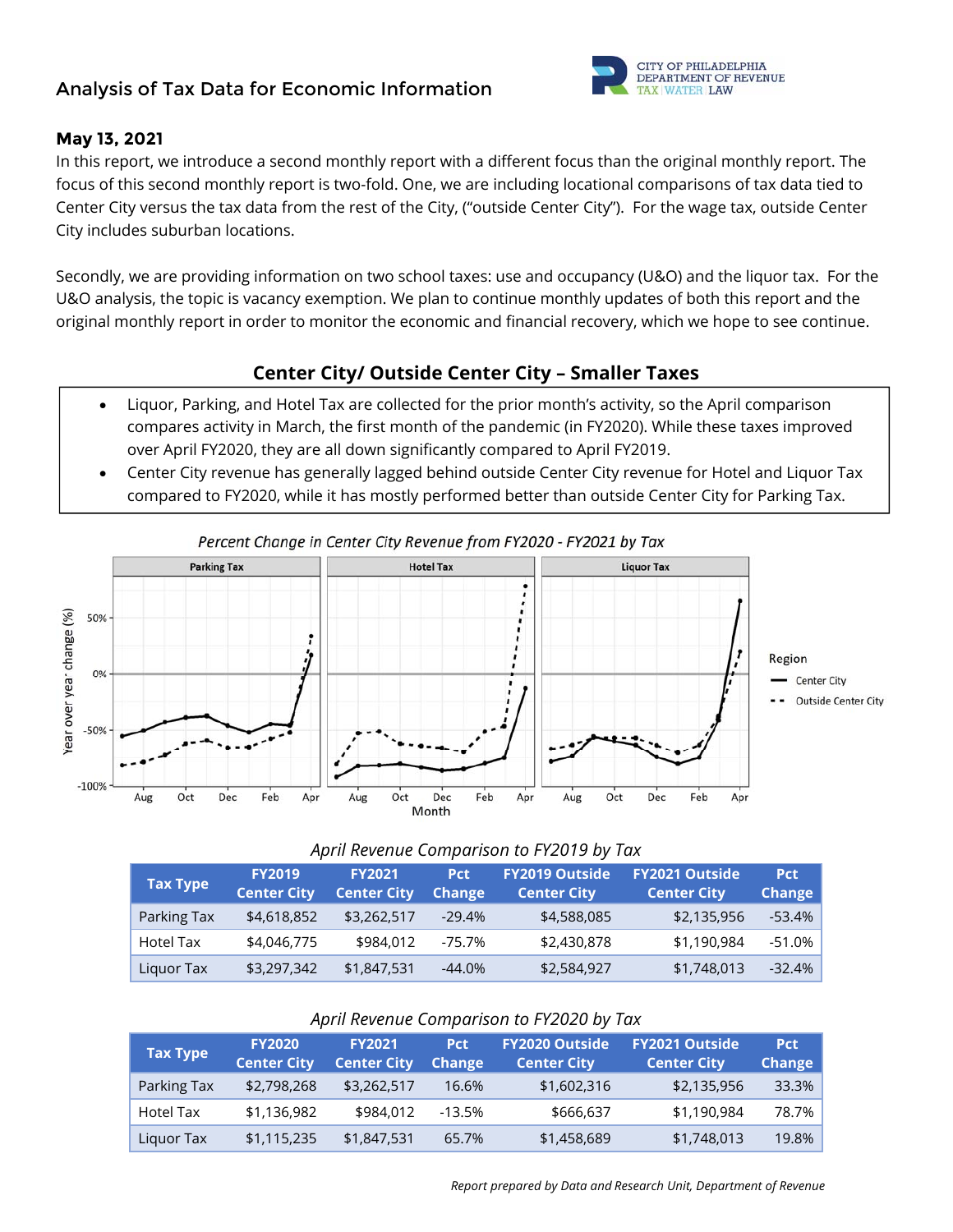

### **Center City/ Outside Center City - Wage Tax**<sup>1</sup>

- For Center City, Wage Tax collections were down 32.0% in April 2021 compared to last year and down 23.7% for the fiscal year to date; outside Center City, collections were down 8.8% and 9.6%, respectively.
- The top four industries are down 14.8% fiscal year to date in Center City and 7.4% outside Center City. These industries include Health and Social Services (-6.2% in Center City, -1.2% outside), Government (+3.4% in Center City, +1.4% outside), Professional Services (-23.2% in Center City, -6.4% outside), and Education (-17.6% in Center City, -21.4% outside).



*Percent Change in Wage Tax from FY2020 – FY2021 by Industry* 

Region - Center City - - Outside Center City

Note: This chart only shows businesses with a location, and does not include about 22% of revenue not associated with a business location.

<sup>1</sup> July, October, and January data includes quarterly payments processed late. Business location data is provided by some businesses which is supplemented by manual research and may contain inaccuracies. For businesses that have a Philadelphia and non‐Philadelphia location, the Philadelphia location is weighted more heavily by a factor of three. The "Outside Center City" designation includes suburban locations. Manufacturing includes headquarter offices and factories.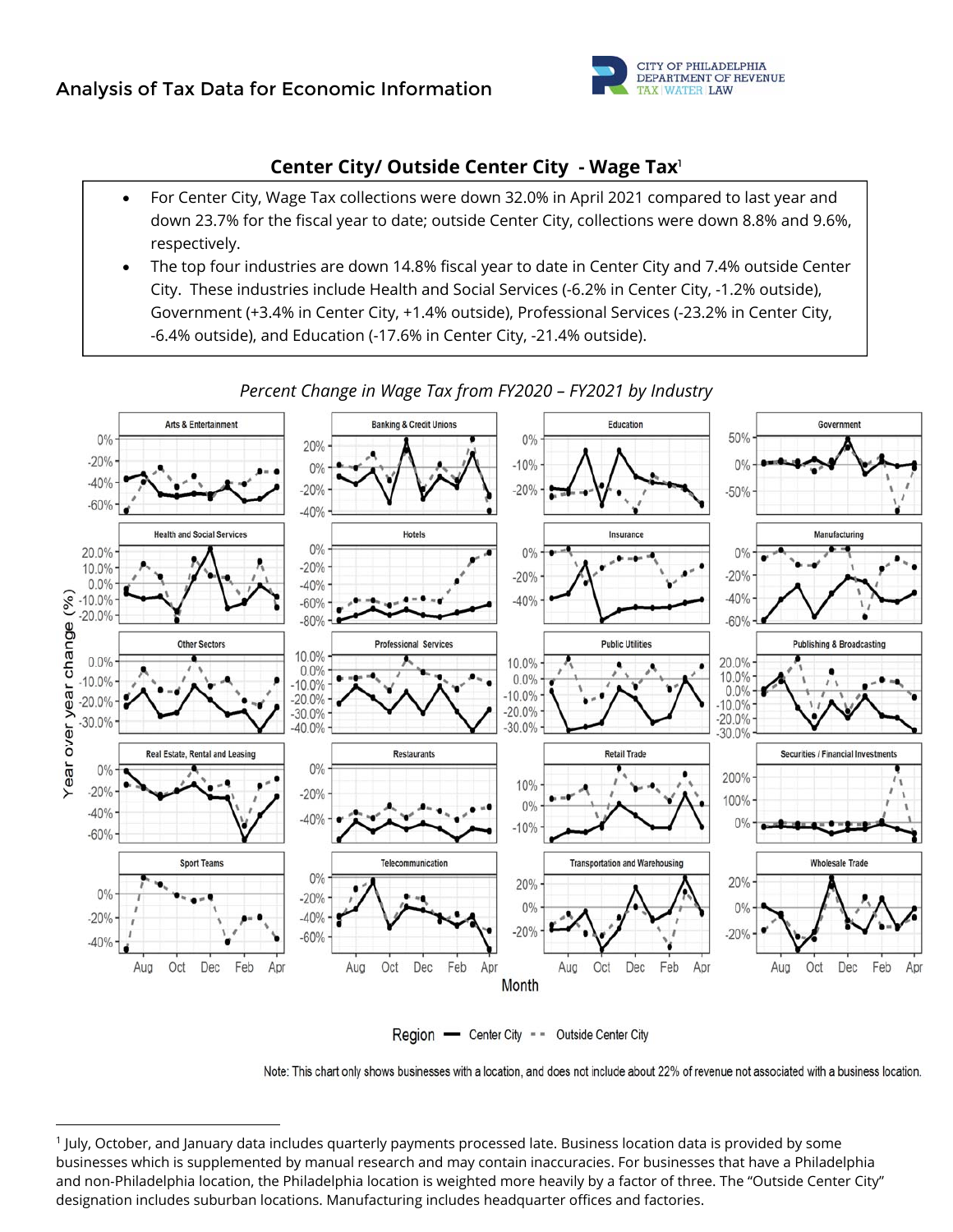

| <b>Industry</b>                            | <b>FY2020</b>      | <b>FY2021</b>      | <b>Pct</b>    | <b>FY2020 Outside</b> | <b>FY2021 Outside</b> | <b>Pct</b>    |
|--------------------------------------------|--------------------|--------------------|---------------|-----------------------|-----------------------|---------------|
|                                            | <b>Center City</b> | <b>Center City</b> | <b>Change</b> | <b>Center City</b>    | <b>Center City</b>    | <b>Change</b> |
| <b>Education</b>                           | \$10,501,516       | \$8,657,701        | $-17.6%$      | \$154,127,359         | \$121,172,177         | $-21.4%$      |
| <b>Finance &amp; Insurance</b>             | \$88,953,061       | \$60,630,970       | $-31.8%$      | \$48,356,944          | \$44,994,128          | $-7.0\%$      |
| Government                                 | \$26,337,996       | \$27,232,920       | 3.4%          | \$66,856,298          | \$67,820,265          | 1.4%          |
| <b>Health and Social Services</b>          | \$78,507,678       | \$73,625,478       | $-6.2%$       | \$247,025,083         | \$243,989,264         | $-1.2%$       |
| <b>Hospitality &amp; Entertainment</b>     | \$35,289,487       | \$16,799,022       | $-52.4%$      | \$56,246,949          | \$39,422,069          | $-29.9%$      |
| <b>Manufacturing</b>                       | \$9,814,725        | \$5,830,861        | -40.6%        | \$90,871,796          | \$75,220,442          | $-17.2%$      |
| <b>Other Sectors</b>                       | \$53,018,903       | \$40,559,715       | $-23.5%$      | \$104,348,181         | \$92,334,332          | $-11.5%$      |
| <b>Professional Services</b>               | \$134,527,261      | \$103,382,147      | $-23.2%$      | \$53,444,243          | \$50,023,828          | $-6.4%$       |
| <b>Publishing &amp; Telecommunications</b> | \$61,179,439       | \$39,147,704       | $-36.0%$      | \$12,822,228          | \$10,670,903          | $-16.8%$      |
| <b>Retail Trade</b>                        | \$17,842,804       | \$16,370,481       | $-8.3%$       | \$64,558,398          | \$67,923,913          | 5.2%          |
| <b>Transportation and Warehousing</b>      | \$10,103,564       | \$9,288,322        | $-8.1%$       | \$38,380,364          | \$33,940,237          | $-11.6%$      |
| <b>Total Wage Tax</b>                      | \$526,076,434      | \$401,525,321      | $-23.7%$      | \$937,037,843         | \$847,511,559         | $-9.6%$       |

#### *Top-level Industry Breakdown – Fiscal Year to Date (July to April) – Wage Tax Revenue*

*Note: Total Wage Tax does not include about 22% of revenue not associated with a business location.* 

### **Center City/ Outside Center City - Real Estate Transfer Tax**<sup>2</sup>

- Houses and Condos have followed a similar pattern both inside and outside of Center City and haven't performed too dissimilarly in their current fiscal year to past fiscal year collections ratio. Condo collections seem to be performing a little stronger outside of Center City, while House collections seem to be a little stronger in Center City.
- The condo market is much bigger in Center City compared to outside Center City, both in terms of transfer tax revenue and in terms of number or sales. The market for houses, however, is the reverse; the tax revenue and the number of sales are both much higher in outside Center City than in Center City.

| <b>House and Condo Transfer Tax Collections for Center City</b> |                                                                 |                       |            |                         |              |                       |           |           |               |            |              |           |
|-----------------------------------------------------------------|-----------------------------------------------------------------|-----------------------|------------|-------------------------|--------------|-----------------------|-----------|-----------|---------------|------------|--------------|-----------|
|                                                                 |                                                                 |                       | # of Sales |                         |              |                       |           |           |               |            |              |           |
|                                                                 |                                                                 | Condo<br><b>House</b> |            |                         |              | Condo<br><b>House</b> |           |           |               |            |              |           |
| <b>Fiscal</b>                                                   | <b>FY20</b>                                                     |                       | $\%$       | <b>FY20</b>             | <b>FY21</b>  | $\%$                  | <b>FY</b> | <b>FY</b> | $\%$          | <b>FY</b>  | <b>FY</b>    | $\%$      |
| Quarter                                                         |                                                                 | <b>FY21</b>           | Change     |                         |              | Change                | 20        | 21        | Change        | 20         | 21           | Change    |
| <b>Quarter 1</b>                                                | \$6,606,167                                                     | \$4,197,249           | $-36.5%$   | \$9,417,163             | \$9,699,560  | 3.0%                  | 504       | 400       | $-20.6%$      | 740        | 745          | 0.7%      |
| <b>Quarter 2</b>                                                | \$4,990,841                                                     | \$5,747,791           | 15.2%      | \$7,333,060             | \$10,114,046 | 37.9%                 | 403       | 460       | 14.1%         | 667        | 794          | 19.0%     |
| <b>Quarter 3</b>                                                | \$4,874,738                                                     | \$2,293,326           | $-53.0%$   | \$7,909,444             | \$6,901,562  | $-12.7%$              | 373       | 196       | $-47.5%$      | 683        | 509          | $-25.5%$  |
|                                                                 | House and Condo Transfer Tax Collections Outside of Center City |                       |            |                         |              |                       |           |           |               |            |              |           |
|                                                                 |                                                                 |                       |            | <b>Local Tax Amount</b> |              |                       |           |           |               | # of Sales |              |           |
|                                                                 |                                                                 | Condo                 |            |                         | <b>House</b> |                       |           | Condo     |               |            | <b>House</b> |           |
| <b>Fiscal</b>                                                   | <b>FY20</b>                                                     |                       | %          | <b>FY20</b>             | <b>FY21</b>  | $\%$                  | <b>FY</b> | <b>FY</b> | $\frac{9}{6}$ | <b>FY</b>  | <b>FY</b>    | $\%$      |
| Quarter                                                         |                                                                 | <b>FY21</b>           | Change     |                         |              | Change                | 20        | 21        | Change        | 20         | 21           | Change    |
| <b>Quarter 1</b>                                                | \$1,128,287                                                     | \$992,942             | $-12.0%$   | \$30,999,045            | \$30,349,350 | $-2.1%$               | 200       | 175       | $-12.5%$      | 7,552      | 6,066        | $-19.7\%$ |
| <b>Quarter 2</b>                                                | \$942,788                                                       | \$1,476,221           | 56.6%      | \$27,161,187            | \$35,827,104 | 31.9%                 | 213       | 235       | 10.3%         | 6,910      | 7,157        | 3.6%      |
| <b>Quarter 3</b>                                                | \$954,914                                                       | \$678,858             | $-28.9%$   | \$24,591,629            | \$20,957,974 | $-14.8%$              | 216       | 126       | $-41.7%$      | 6,330      | 4,562        | $-27.9%$  |

<sup>2</sup> March 2021 data for Quarter 3 FY 21 is preliminary.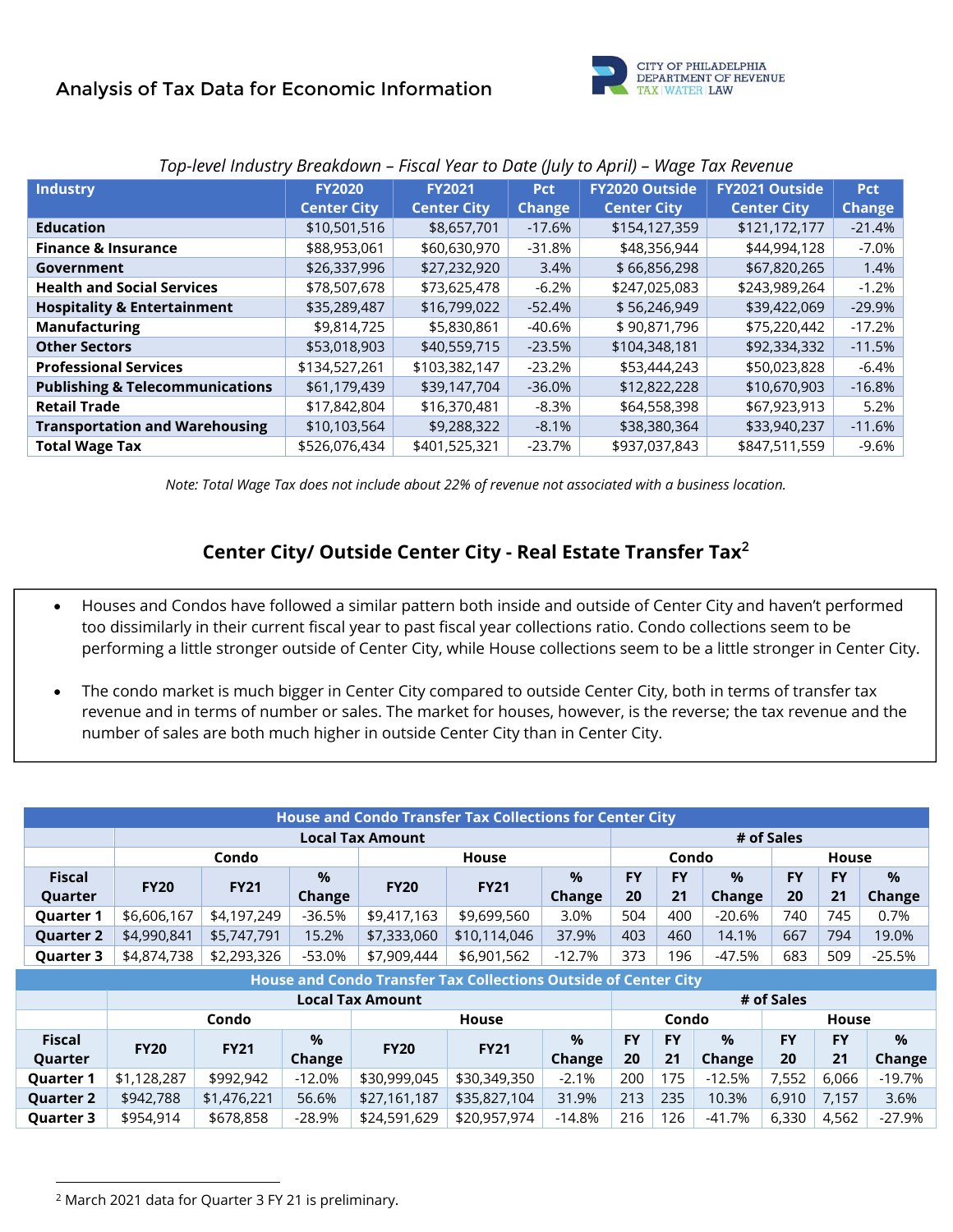

## **Use and Occupancy (U&O) Vacancy Exemption3**

- U&O Tax represents the current month's activity, so the graphs below compare the Vacant Exemption amount to FY2019, the most recent fiscal year that didn't include pandemic activity.
- Fiscal year to date, the total Vacant Exemption amount is 27.5% above last year, and 20.2% above FY2019. All building types are up compared to FY2020 and FY2019 (except for other types, which is -6.2% compared to FY2019), but the parking and entertainment, restaurant & hotel building types have increased the most.
- The Vacant Exemption amount from the entertainment, restaurant, & hotel building type (which includes amusement) has increased since the Fall, up 294.7% in the month of April compared to FY2019, the most of all the building types. The office buildings amount has decreased since the Fall, although it was still up 12.2% in April compared to FY2019.



### U&O Vacant Exemption by Period and Building Type: Percent Change from FY2019-FY2021

#### *Building Type Breakdown – Fiscal Year to Date – U&O Vacant Exemption*

| <b>Building Type</b>                 | <b>FY2020</b><br><b>FY2019</b> |              | <b>FY2021</b> | <b>Pct Change</b><br>from FY2019 | <b>Pct Change</b><br>from FY2020 |
|--------------------------------------|--------------------------------|--------------|---------------|----------------------------------|----------------------------------|
| <b>Total Vacancy Exemption</b>       | \$52,909,313                   | \$49,854,400 | \$63,588,960  | 20.2%                            | 27.5%                            |
| Office Building                      | \$15,765,318                   | \$16,157,537 | \$18,193,228  | 15.4%                            | 12.6%                            |
| Retail                               | \$6,634,823                    | \$6,791,977  | \$7,857,427   | 18.4%                            | 15.7%                            |
| Industrial                           | \$6,063,264                    | \$5,894,630  | \$6,334,260   | 4.5%                             | 7.5%                             |
| Entertainment, Restaurant &<br>Hotel | \$5,123,175                    | \$4,897,936  | \$10,611,731  | 107.1%                           | 116.7%                           |
| Parking                              | \$1,564,710                    | \$2,016,407  | \$3,844,849   | 145.7%                           | 90.7%                            |
| Misc. Commercial                     | \$592,085                      | \$565,787    | \$639,794     | 8.1%                             | 13.1%                            |
| Other                                | \$17,165,938                   | \$13,530,126 | \$16,107,671  | $-6.2%$                          | 19.1%                            |

<sup>3</sup> "Other" building types include large apartment, nonprofit, condo, mixed usage, bank, utility, small apartment, garage, pier, and unclassified.